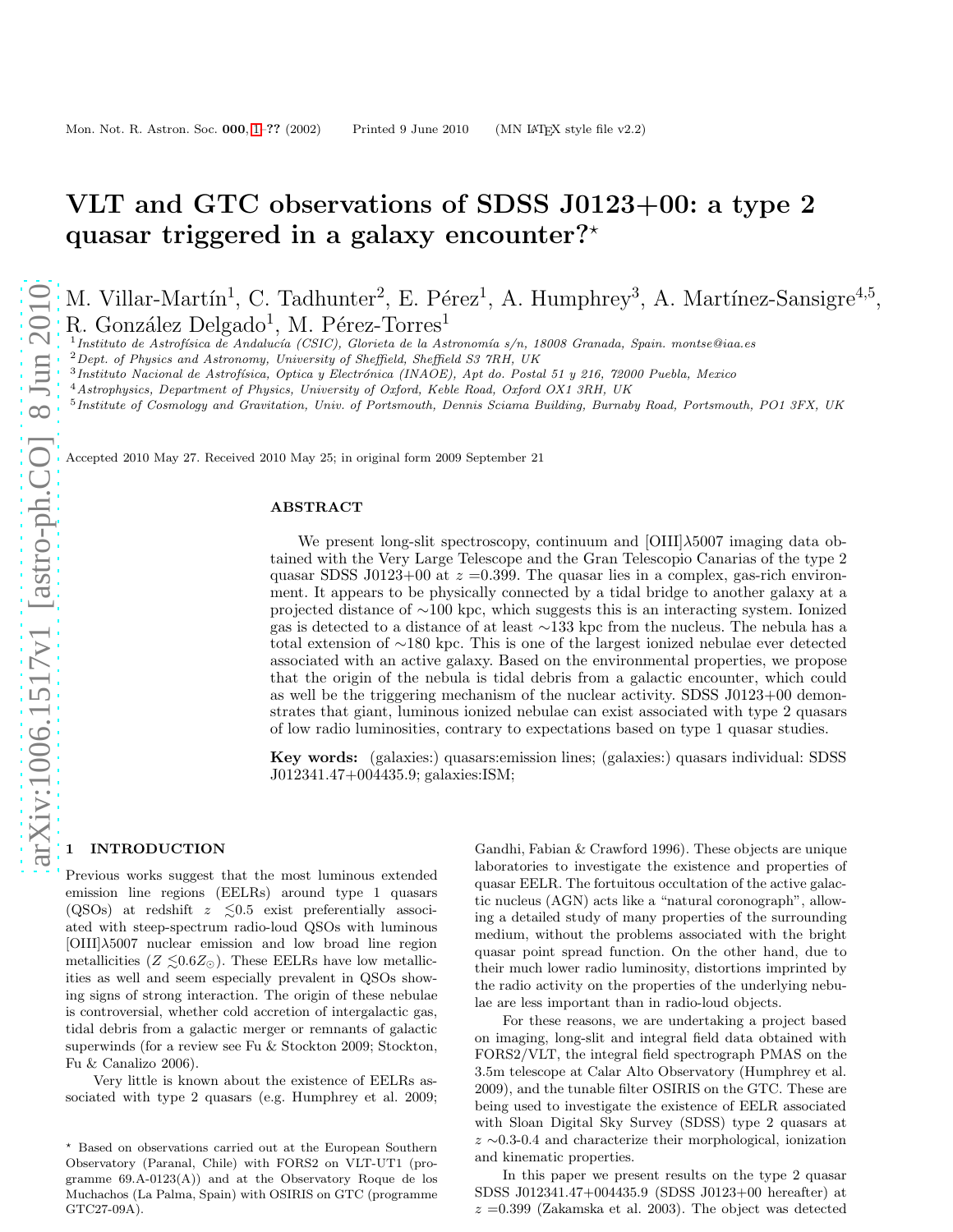by the NVSS survey with a flux density of  $11.7\pm0.6$  mJy (Condon et al. 1998). The radio emission is spatially unresolved. Assuming a radio spectral index of  $\alpha = 0.7$  (where  $L_{\nu} \propto \nu^{-\alpha}$ , the expected radio luminosity density at 5 GHz is  $5\times10^{30}$  erg s<sup>-1</sup> Hz<sup>-1</sup> sr<sup>-1</sup>. This value suggests that the quasar is "radio-quiet" or at most "radio-intermediate" (Miller, Peacock & Mead 1990).

We assume  $\Omega_{\Lambda} = 0.7$ ,  $\Omega_M = 0.3$ ,  $H_0 = 71$  km s<sup>-1</sup> Mpc<sup>-1</sup>. In this Cosmology, 1'' corresponds to 5.33 kpc at  $z=0.399$ .

## 2 OBSERVATIONS AND ANALYSIS

The VLT observations were carried out on the 8th and 9th Sept 2008 using FORS2 on UT1. The 691 55+69 filter was used to obtain the intermediate band image on the 1st night. It has a spectral window  $6635-7185$  Å which covers both continuum and redshifted  $H\beta$  and [OIII] $\lambda\lambda$ 4959,5007. The pixel scale is 0.25 arcsec pix<sup>−</sup><sup>1</sup> . A diamond pattern mosaic of 4 images with individual exposures of 200 seconds was obtained, shifting each image by 10′′ in RA or Dec relative to the previous one. This was done to minimize the impact of bad pixels and ghosts on the CCD. The images were combined, with simultaneous cosmic ray removal after bias subtraction. The seeing size measured from the final image is FWHM= $0.95\pm0.05''$  for the 1st night.

Long slit spectroscopy was obtained at position angles (PA) PA60 (first night) and PA76 (second night), aligned with extended diffuse emission or nearby potentially companion objects revealed by the images (Fig. 1). The 600RI+19 grism and the GG435+81 order sorting filter were used with a 1′′ wide slit. The useful spectral range was ∼5030-8250 Å corresponding to rest frame 3595-5901 Å. The object was moved along the slit between two different positions for a more accurate sky subtraction. The data were reduced following standard procedures with STAR-LINK and IRAF packages. The spectra were debiased, flat fielded, wavelength  $(\lambda)$  calibrated, background subtracted, combined with simultaneous cosmic ray removal, flux calibrated and corrected for Galactic extinction. Geometric distortion was found to be negligible.

The nights were photometric. Comparison of several spectrophotometric standard stars taken with a  $5^{\prime\prime}$  slit during the run gave a flux calibration accuracy of 5% over the entire spectral range. To perform the spectroscopic analysis, the line profiles were fitted with Gaussian functions. The FWHM values were corrected for instrumental broadening  $(IP=7.2\pm0.2 \text{ Å}$  as measured from the sky emission lines). Point sources did not fill the slit during the second night (seeing FWHM= $0.65\pm0.05''$ ) and this introduces uncertainties on the kinematic analysis. For this reason, the PA60 spectrum was used to characterize the kinematic properties at the different spatial regions identified in the spectra.

GTC images were obtained with the OSIRIS camera on 17th Oct 2009 using the order sorting filter 694/44. The  $2\times2$  detector binning provided a spatial scale of 0.254 arcsec pix<sup>−</sup><sup>1</sup> . A continuum image and a continuum+[OIII]λ5007 image were produced. Each one consisted of three 200 second exposures obtained through the tunable filters with FWHM=16 Å and central  $\lambda$  ( $\lambda_C$ ) at the optical axis of 7019 Å and 7069 Å respectively. Due to the nature of the instrument  $\lambda_C$  changes with radial distance from the optical axis.

 $\lambda_C$  values were 7002.9 and 7052.7 Å for the on-band and off-band images respectively at the location of the target, corresponding to rest-frame  $[OIII]\lambda5007$  and the adjacent continuum. The average seeing was  $0.8\pm0.1$ <sup>"</sup>. The observations were reduced and flux calibrated with the standard star G158-100 using IRAF routines. Tunable filter profiles were generated at  $\lambda_C$  corresponding to the spatial location of G158-100 on the CCD and applied to its absolute flux spectrum to obtain the flux calibration factors. The individual target exposures for each filter were sky subtracted, spatially aligned and combined.

## 3 RESULTS

# 3.1 Imaging data

The VLT intermediate band image is shown in Fig. 1 (top panel). The bottom panel shows the GTC pure [OIII]5007 (green) and continuum (red) composite image. The original [OIII]+continuum image was continuum subtracted, and therefore the green colour shows the pure gas emission. The central elliptical galaxy presents distorted contours due to a detached "blob" which is more evident in the GTC images and emits both continuum and strong line emission. Low surface brightness diffuse features and knots are detected well outside the optical size of the galaxy. A long filament extends roughly in the E-W direction, to a maximum projected distance from the nuclear region of  $r \sim 14''$  (75 kpc) and a total extension of 25′′ (133 kpc) (throughout the text distances and sizes are projected values).

The filament is clearly detected in [OIII] extending towards and overlapping with galaxy "G1", which emits not only continuum but also line emission since it is clearly detected in the pure [OIII] GTC image. Therefore it is at similar z as the quasar. Both objects seem to be physically connected by the filament mentioned above, which is reminiscent of a tidal bridge. "G2", which is detected both in continuum and [OIII], also lies at a similar z and is located roughly along the direction of the filament. Other galaxies are found near the quasar in projection, but we cannot confirm that any of them are at similar z.

The VLT and GTC images show that SDSS J0123+00 lies in a rich gaseous environment and suggest that it is a member of an interacting system.

#### 3.2 Long slit spectra.

The 2-dim spectra at PA60 and PA76 including the  $[OIII]\lambda\lambda4959,5007$  doublet are presented in Fig. 2. The low surface brightness features revealed by the images (Fig. 1) along the slit direction emit a rich emission line spectrum. Continuum emission is not detected from these features. The spectra reveal a total extension of the ionized nebula of 12.5′′ (67 kpc) and ∼34′′ (180 kpc) along PA60 and PA76 respectively. The maximum radial extent from the nucleus is  $r \sim 25''$  (133 kpc) measured along PA76 towards the East. The filament revealed by the images is part of this structure.

The visual inspection of the 2-dim spectra reveal 3 distinct spatial regions where the gas is characterized by different kinematic and ionization properties, which are recognisable at both PA. We have named them the central region,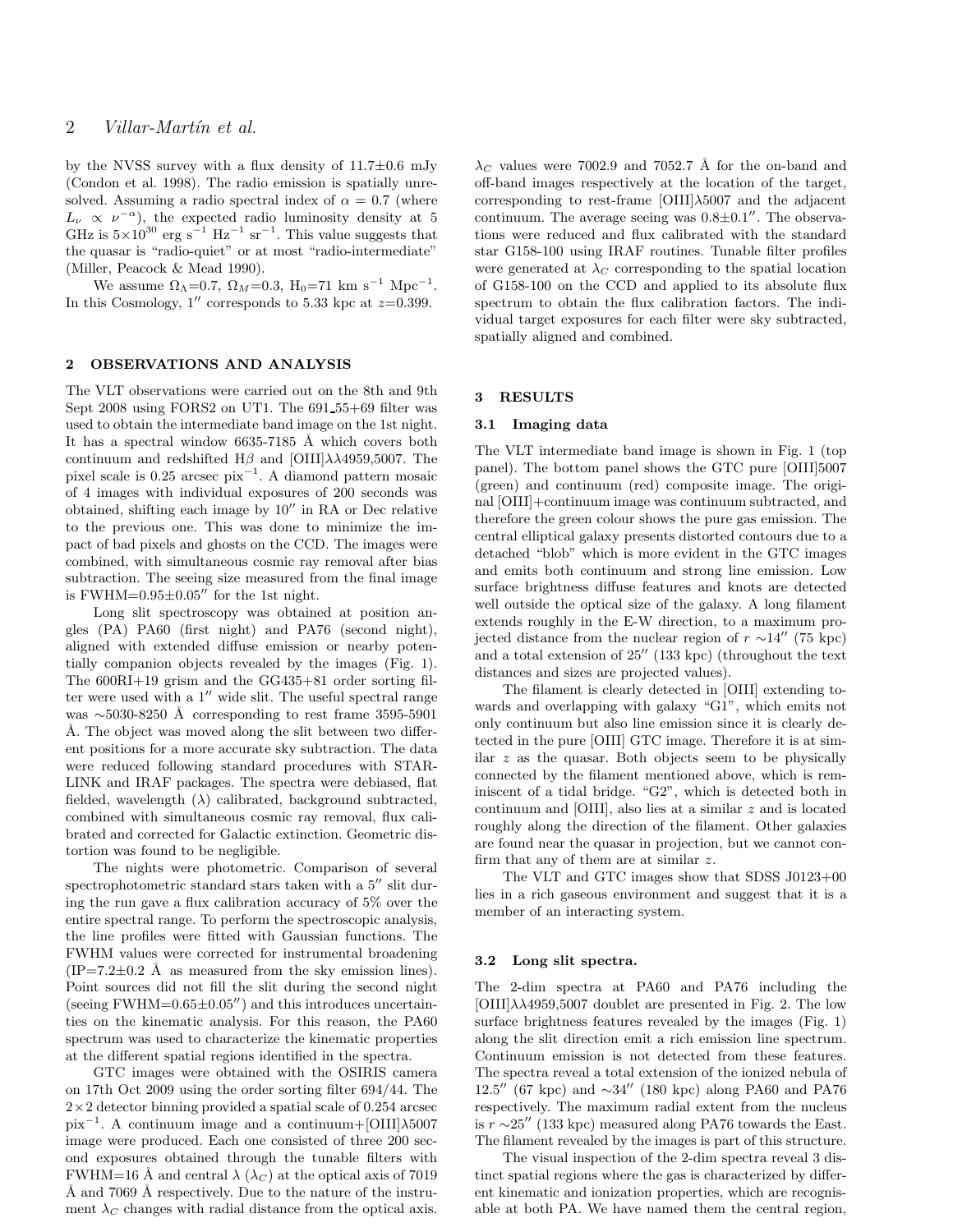

48" ~ 256 kpc

Figure 1. Top: FORS2-VLT intermediate band image of SDSS J0123+00 containing continuum, H $\beta$  and [OIII] $\lambda\lambda$ 4959,5007 emission. The field size is  $48'' \times 31.5''$  or 254 kpc  $\times$  168 kpc. The contours (arbitrary units) highlight the low surface brightness features. The slit positions used for the VLT spectra are indicated. Bottom: GTC continuum subtracted [OIII]5007 image (green) and continuum image (red), color coded in the region of interest. The images demonstrate that "G1" and "G2" are at the same z as the QSO. The gaseous filament is reminiscent of a tidal bridge connecting the "G1"galaxy and the quasar. The images suggest that SDSS J0123+00 is a member of an interacting system.

the intermediate region and the low surface brightness nebula (LSBN hereafter). We have analysed them separately. Since it is possible that within each region there is a spatial variation of the kinematic and ionization properties, we have defined within each region one or more apertures (Ap. hereafter) as specified below.

In order to characterize the ionization properties of the gas at each spatial location, we plot the line ratios for the different apertures in the  $\left[ \text{OIII} \right] / \text{H}\beta$  vs.  $\left[ \text{OII} \right] \lambda 3727 / \left[ \text{OIII} \right] \lambda 5007$ diagnostic diagram (Fig. 3), which involves the strongest emission lines detected in most apertures. Only apertures for which at least two emission lines are detected are shown. For comparison, the standard photoionization model sequence often applied to low redshift type 2 active galaxies is also shown (see Villar-Martín et al. 2008 for a discussion of this model sequence applied to type 2 quasars). The models assume solar metallicity, gas density  $n=100 \text{ cm}^{-3}$  and powerlaw index  $\alpha = -1.5$ . The ionization parameter U varies along the sequence. A subsample of HII galaxies extracted from the catalogue by Terlevich et al. (1991) is also shown.

•  $r \leq 1''$ . The central region (Ap. 4 in Fig. 2 and 3). This is the region in which the continuum emission is brightest. The continuum spatial profile is strongly peaked and is dominated by an unresolved central component



Figure 2. 2-dim FORS2-VLT spectra of the [OIII] doublet at PA60 (top) and PA76 (bottom). The spectra are shown in two different color scales to highlight the low surface brightness regions (left) or the regions closer to the nucleus (right). The apertures used for the spectroscopic analysis (see text) are shown with numbers. Notice the striking extension ∼180 kpc of the knotty, extended nebula along PA76. The extension to the East encompasses the filament in Fig. 1.

(FWHM=0.92±0.03′′, PA60), although diffuse continuum emission is also detected in excess of the PSF wings up to a total extension of  $\sim 4''$  or  $\sim 21$  kpc. The central region emits a rich emission line spectrum, typical of AGN (Fig. 3 dark blue solid circle), including strong HeII $\lambda$ 4686. The FWHM([OIII]) value measured from the 1-dim spectrum is  $430\pm30$  km s<sup>-1</sup>.

We have fitted the continuum in Ap. 4 stellar population models. The nebular continuum was first removed. Its contribution, 6% of the total continuum flux at 4020 Å  $(z=0)$ , was estimated from the  $H\beta$  flux. A reasonable range of parameters (gas metallicities, temperature and density) and no reddening (as implied by the  $H\beta/H\gamma=0.48\pm0.07$  value) were considered. The fit (Fig. 4) to the nebular continuum subtracted spectrum implies the presence of an old stellar population and an excess of blue light which cannot be accounted for with only old stars. If it is due to young stars, the best fit is obtained with an old stellar population of  $>5$ -10 Gyr of age that contributes with ∼80% of the continuum at 4020 Å  $(z = 0)$  plus a young stellar population (age 10 Myr) which contributes ∼20%. However, based on these data alone we cannot distinguish if this blue excess is alternatively due to scattered nuclear radiation (the polarization level measured by Zakamska et al. (2006) was (2.7±2.2%).

• 1''  $\langle r \rangle \leq 2.5''$ . The intermediate region (Ap. 3 and 5 Fig. 2 and 3). It extends at both sides of the central region, up to a distance of 2.0″ to the E and  $\sim$ 2.6″ to the W respectively from the continuum centroid (PA60). The location of Ap. 3 and 5 in the diagnostic diagram (Fig. 3, cyan solid square and triangle) shows that they are predominantly photoionized by the AGN. This is also confirmed by the presence of strong HeII emission.

An interesting feature within the intermediate region,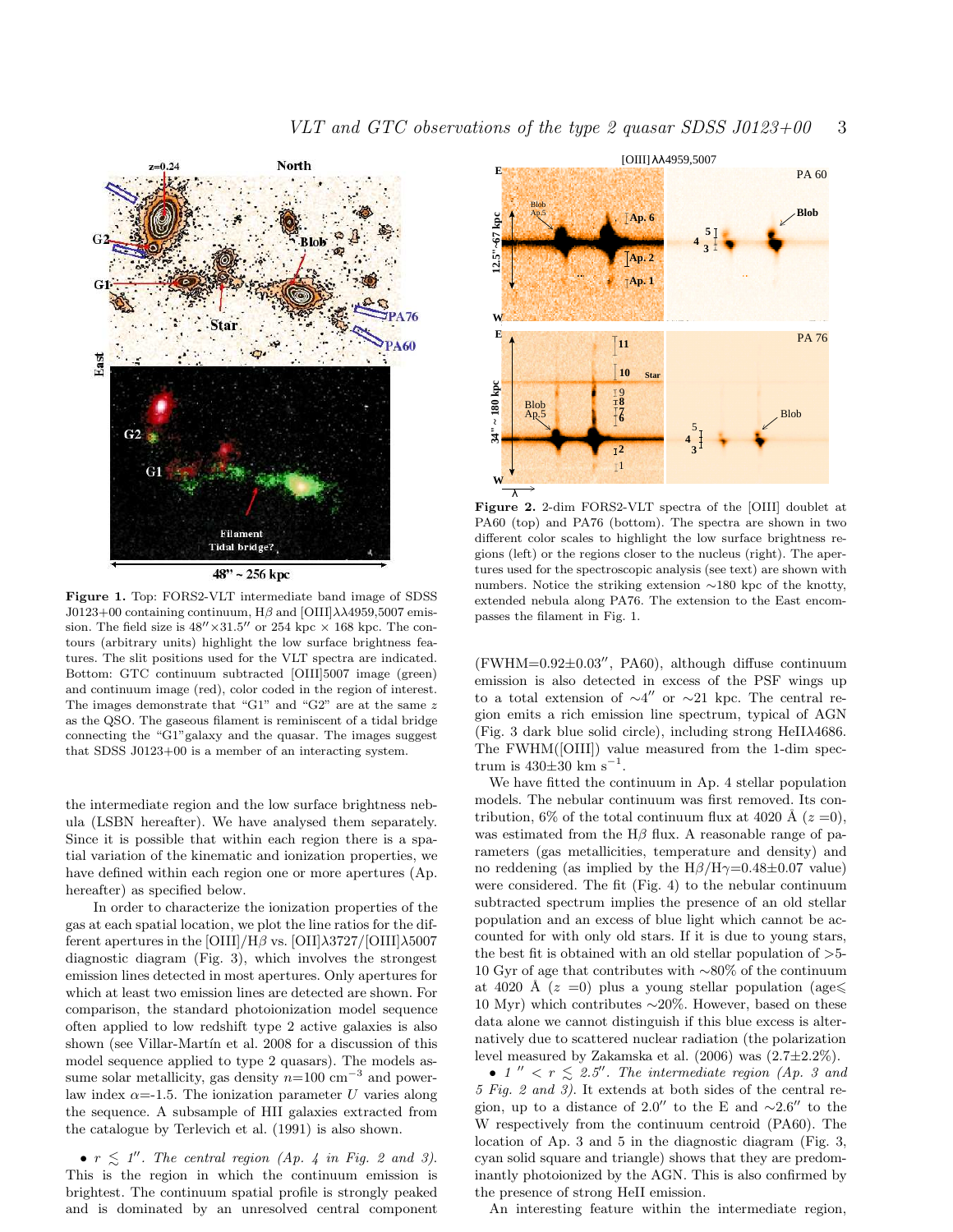

Figure 3. Diagnostic diagram and the gas ionization properties. Different symbols are used for different apertures. PA60: Solid symbols. PA76: Hollow symbols. Blue and cyan symbols correspond to the central and intermediate regions apertures, while red symbols correspond to apertures across the LSBN. The small magenta symbols are HII galaxies from Terlevich et al. (1992) catalogue. The solid black line represents standard AGN photoionization models (see text). Numbers -1 and -2 indicate the log(U) values corresponding to the nearest models.



Figure 4. Nuclear spectrum (black) (the nebular continuum has been removed) and the best fit stellar population model (red) obtained with the code STARLIGHT (Cid Fernandes et al. 2005). An excess of blue light above the old stellar population (yellow) is implied by the analysis. We do not know whether this excess is due to young stars (blue) and/or scattered AGN light.

which is clearly seen in the GTC images (Fig. 1) is a detached blob, which looks rather compact (Ap. 5, Fig. 2). FWHM values along PA60  $(1.15\pm0.05'')$  and PA76  $(1.1\pm0.1'')$  implying a physical size of a few kpc. Its centroid is located at ∼1.3′′ from the continuum centroid. Faint continuum emission is detected. The lines are blueshifted relative to the rest of the ionized gas (Fig. 2) and show very asymmetric line profiles which reveal complex kinematics.

•  $r > 3''$ . The low surface brightness nebula (LSBN) has a total extension of ∼180 kpc, as mentioned above (Fig. 2), and overlaps towards the East with the filament or tidal bridge identified in the images (Fig. 1). The fact that the FIRST and NVSS fluxes are consistent with each other shows that no significant radio emission at 1.4 GHz is present on scales  $\gtrsim 5''$  or 27 kpc and therefore any jet present is prob-



Figure 5. LSBN spectrum integrated from Ap. 6 to 9 along PA76. Flux in units of  $10^{-17}$  erg s<sup>-1</sup> cm<sup>-2</sup> Å<sup>-1</sup>.

ably much smaller than the nebula. The spectrum integrated across Ap. 6 to 9 along PA76 is shown in Fig. 5.

A study of the emission line kinematics of the LSBN along PA60 shows that they are quiescent: it emits very narrow, unresolved emission lines with FWHM $\lesssim$ 100 to  $\lesssim$ 140 km s<sup>-1</sup> depending on spatial location, and the rest-frame velocity shifts relative to the nucleus are also small  $(\Delta V \leq 200 \text{ km})$  $s^{-1}$ ). The lines are narrower than the IP measured from the sky lines at most spatial locations along PA76, confirming the general narrowness of the lines also in this direction.

In order to investigate the spatial variation of the ionization properties of the LSBN, several apertures where considered along the slit. Since the LSBN is knotty and inhomogeneous, we selected apertures that isolate individual features when possible (Fig. 2). We have plotted the location of the apertures along PA60 and PA76 in the diagnostic diagram (Fig. 3). It is important to note that the standard AGN photoionization models, although successful at reproducing many spectral properties of type 2 active galaxies in general and type 2 quasars in particular, cannot explain the large scatter in the diagnostic diagrams presented by this class of objects (e.g. Robinson et al. 1987), with a substantial fraction overlapping with HII galaxies. The locations of the LSBN apertures of SDSS J0123+00 in the diagrams are consistent with the scatter presented by the general population of type 2 active galaxies. Although a range of gas and/or AGN continuum properties has usually been claimed as responsible for the scatter, Villar-Martín et al.  $(2008)$ proposed that an alternative possibility is that young stars contribute to the gas excitation, in addition to the AGN. We explore this possibility further for SDSS J0123+00.

Fig. 3 shows that Ap. 2 and 6 line ratios along PA60, which are closer to the AGN, are consistent with pure AGN photoionization, while moving outwards (Ap. 1, at  $r \sim 6.6''$ or 35 kpc), the line ratios are consistent with HII star forming galaxies. A similar trend is found along PA76: Ap. 6 presents an intermediate spectrum, with line ratios between the standard AGN models and HII galaxies (HeII is also detected). All other apertures ( $r \ge 4.5''$  or 24 kpc, most clearly Ap. 2, 7, 8, 9) overlap with the HII galaxy zone.

Therefore, although with the available information it is not possible to discard that the entire nebula is photoionized by the AGN, we find that the spatial variation of the LSBN line ratios can be explained if the inner regions are photoionized by the AGN, while moving outwards stellar photoionization becomes dominant. Line ratios based on  $[OI]\lambda6300$ , Hα, [NII]]λ6583, [SII]λλ6716,6732 would help to discriminate between the two scenarios.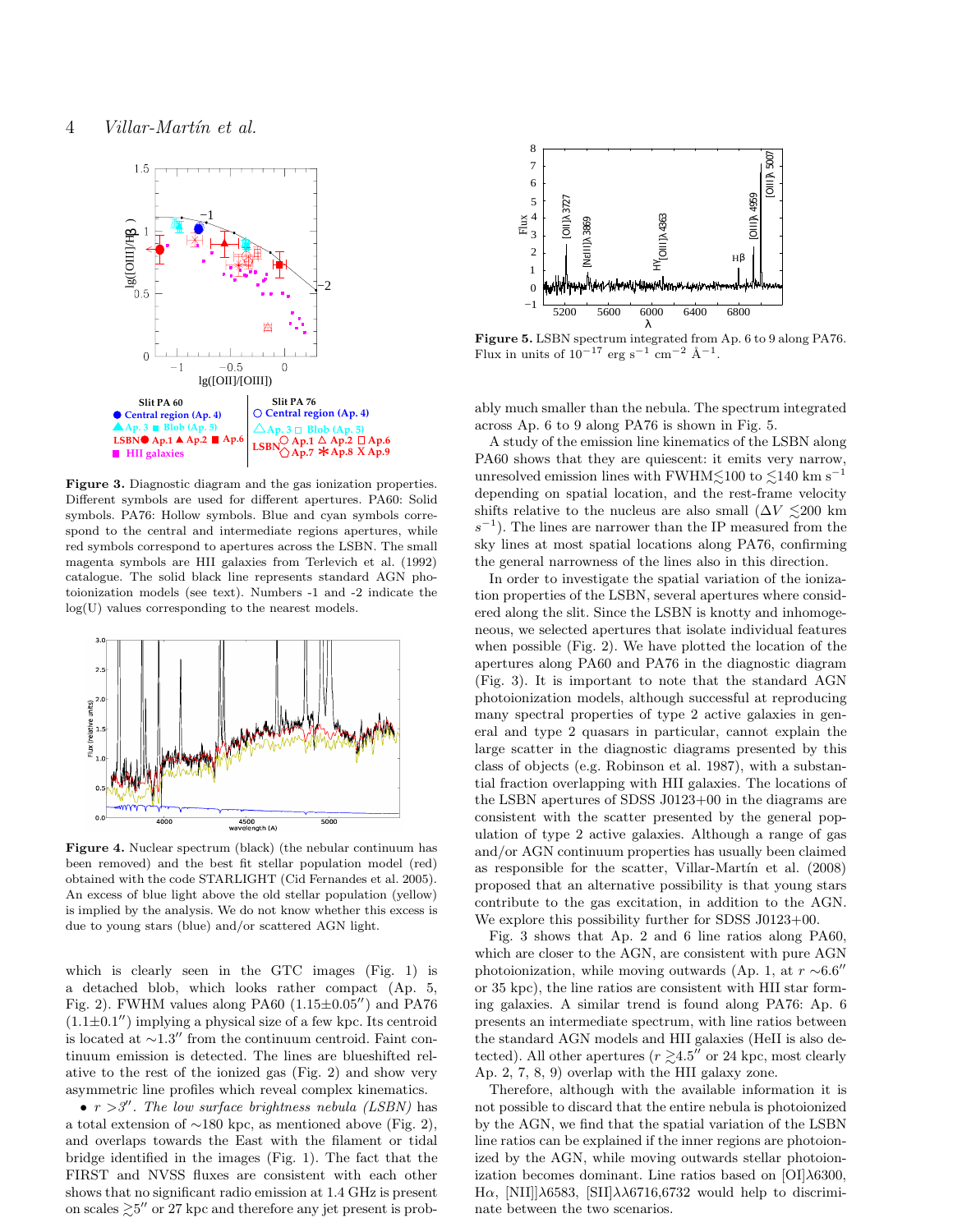In the stellar photoionization scenario, we can estimate the gas oxygen abundance in regions purely ionized by stars, using the R23 method (Pilyugin & Thuan 2005). The spectrum integrated across the LSBN has  $H\gamma/H\beta=0.43\pm0.07$ , consistent within the errors with the theoretical case B recombination value, and thus we assume no line reddening. To make sure that AGN photoionization is relatively negligible, we have used the spectra of those apertures along PA76 (e.g. Ap. 7,8,9) which are unambiguously placed among the HII galaxies and far from the standard AGN models in Fig. 3, taking the errorbars into account.

The individual spectra, as well as the integrated spectra across all these apertures, are too noisy to set useful constraints on the [OIII] $\lambda$ 4363 flux and  $T_e$ . This introduces uncertainties on the abundance determination, due to the bimodal shape of the  $12 + \log(O/H)$  vs.  $\log(R23)$  function (Pilyugin & Thuan 2005). The R23 log values measured for Ap. 7, 8 an 9 along PA76 are 1.01±0.06, 0.96±0.09 and 1.10±0.06 respectively and imply abundances well below solar, in the range 8% to 42% solar taking errors and uncertainties into account, and depending on the aperture. Similarly abundances are often found in compact HII galaxies  $(e.g. Guzmán et al. 1997, Terlevich et al. 1991). For comm$ parison, we have used the SDSS spectrum to constrain the abundance within the inner AGN photoionized region using the method discussed in Humphrey et al. (2008). The resulting oxygen abundance must be  $\geq 25\%$  solar in order to reproduce the optical line ratios.

The narrowness of the spectral lines compared with the IP (see §2), implies that the spatial extent in the direction perpendicular to the slit is  $\langle 1'' \text{ or } \langle 5.3 \text{ kpc.} \rangle$  For the brightest knots isolated along the slit, FWHM∼1.1±0.1′′ corresponding to 4.7±0.6 kpc, taking the seeing into account. Sizes  $\lesssim$ 5 kpc are also measured for the UV rest frame continuum knots identified in the HST images of Zakamska et al. (2006).

The H $\beta$  luminosity for Ap. 7,8,9 is in the range (0.4- $1.0\times10^{40}$  erg s<sup>-1</sup>. If the gas is photoionized by stars, star forming rates (SFR)  $\sim 0.09$ -0.23 M<sub>☉</sub> yr<sup>-1</sup> are implied (Kennicutt 1998; given the large EW of the lines, stellar absorption of  $H\beta$  is expected to be negligible). Considering the small knot sizes, slit flux losses could be  $\leq 30\%$ . This uncertainty does not affect our conclusions. Similar SFRs and sizes are found for some nearby compact HII galaxies (Telles, Muñoz-Tuñón, Tenorio-Tagle 2001, Guzmán et al. 1997).

#### 4 DISCUSSION AND CONCLUSIONS

SDSS0123+00 at  $z = 0.399$  is associated with a giant, luminous ionized nebula, which extends for  $\geq 180$  kpc. This is one of the largest EELRs ever detected associated with an AGN. The EELR  $L_{[OIII]} \sim 3 \times 10^{42}$  erg s<sup>-1</sup> is similar to that of very luminous EELRs associated with type 1 quasars. Therefore, this object demonstrates that very luminous and giant EELR can also be associated with low radio luminosity quasars, contrary to expectations based on type 1 quasar studies (see §1). The low EELR abundances inferred  $(<0.5Z_{\odot})$  and the clear signs of interactions are features often found in type 1 quasars with luminous EELR.

SDSS0123+00 lies in a gas rich environment and it seems to be a member of an interacting system. The quasar appears to be physically connected by a tidal bridge to a

companion galaxy at ∼100 kpc in projection. The giant EELR encompasses the bridge. Although we cannot discard the possibility that the entire EELR is photoionized by the AGN, the spatial variation of the line ratios can be explained if the gas in the inner regions  $(r \leq 24 \text{ kpc})$  is predominantly ionized by the AGN while stellar photoionization becomes dominant as we move outwards. The star formation might have been triggered during the interaction. Whatever ionizes the gas, we find that the properties (sizes, line widths, line ratios and luminosities) of the individual knots isolated within the LSBN are consistent with nearby HII galaxies.

Based on the environmental properties (the tidal bridge and the companion galaxy "G1"), we propose that the origin of the EELR in this object is tidal debris from a galactic encounter. The companion must contain a substantial amount of metal poor gas, to explain the subsolar EELR abundances. The nuclear activity might have been triggered in such encounter, rather than in the final stages of a major galaxy merger (as the nuclei coalesce). Probably the closest approach in the encounter occurred >100 Myr ago, assuming a typical 300 km s<sup>−</sup><sup>1</sup> separation speed, and a true distance between the two galaxies of 100 kpc. Such a scenario would be consistent with recent imaging results for powerful radio galaxies (Ramos Almeida et et. 2010, in prep.).

# ACKNOWLEDGMENTS

Thanks to an anonymous referee for useful comments. Work funded with support from the Spanish MICINN (grants AYA2004-02703, AYA2007-64712 and AYA2009-13036-C02- 01). AMS is supported by a UK STFC postdoctoral fellowship. EP is grateful to Ignacio González Serrano for useful discussions and help with OSIRIS data. Thanks to the GTC and VLT staff for their support during the observations.

# **REFERENCES**

- Cid Fernandes R., González Delgado R. M., Storchi-Bergmann T., Martins L., Schmitt H., 2005, MNRAS, 356, 270
- Condon J., Cotton W. D., Greisen E. W., Yin Q. F., Perley R., Taylor G., Broderick J., 1998, AJ, 115, 1693
- Fu H., Stockton A., 2009, ApJ, 690, 953
- Gandhi P., Fabian A., Crawford C., 2006, MNRAS, 369, 1566
- Guzm´an R. Gallego J., Koo D., Philips A., Lowenthal J., Faber S., Illingworth G., Vogt N., 1997, ApJ, 489, 559
- Humphrey A., Villar-Martín M., Vernet J., Fosbury R., di Serego Alighieri S., Binette L., 2008, MNRAS, 383, 11
- Humphrey A., Villar-Martín M., Sánchez S., Martínez-Sansigre A., González Delgado R., Pérez E., Tadhunter C., . Pérez-Torres M., 2009, MNRAS, submitted
- Kennicutt R.C., 1989, ARA&A, 36, 189
- Miller L., Peacock J.A., Mead A.R., 1990, MNRAS, 244, 207
- Pilyugin L., Thuan T., 2005, ApJ, 631, 231
- Robinson A., Binette L., Fosbury R., C. Tadhunter, 1987, MN-RAS, 227, 97
- Stockton A., Fu H. & Canalizo G., 2006, NewAR, 50 694
- Telles E., Muñoz-Tuñón C., Tenorio Tagle G., 2001, ApJ, 548, 671
- Terlevich R., Melnick J., Masegosa J., Moles M., Copetti M., 1991, A&AS, 91, 285
- Villar-Martín M., Humphrey A., Martínez-Sansigre A., Pérez-Torres M., Binette L., Zhang X.G, 2008, MNRAS, 390, 218
- Zakamska N., Strauss M., Krolik J. et al. 2003, AJ, 126, 2125